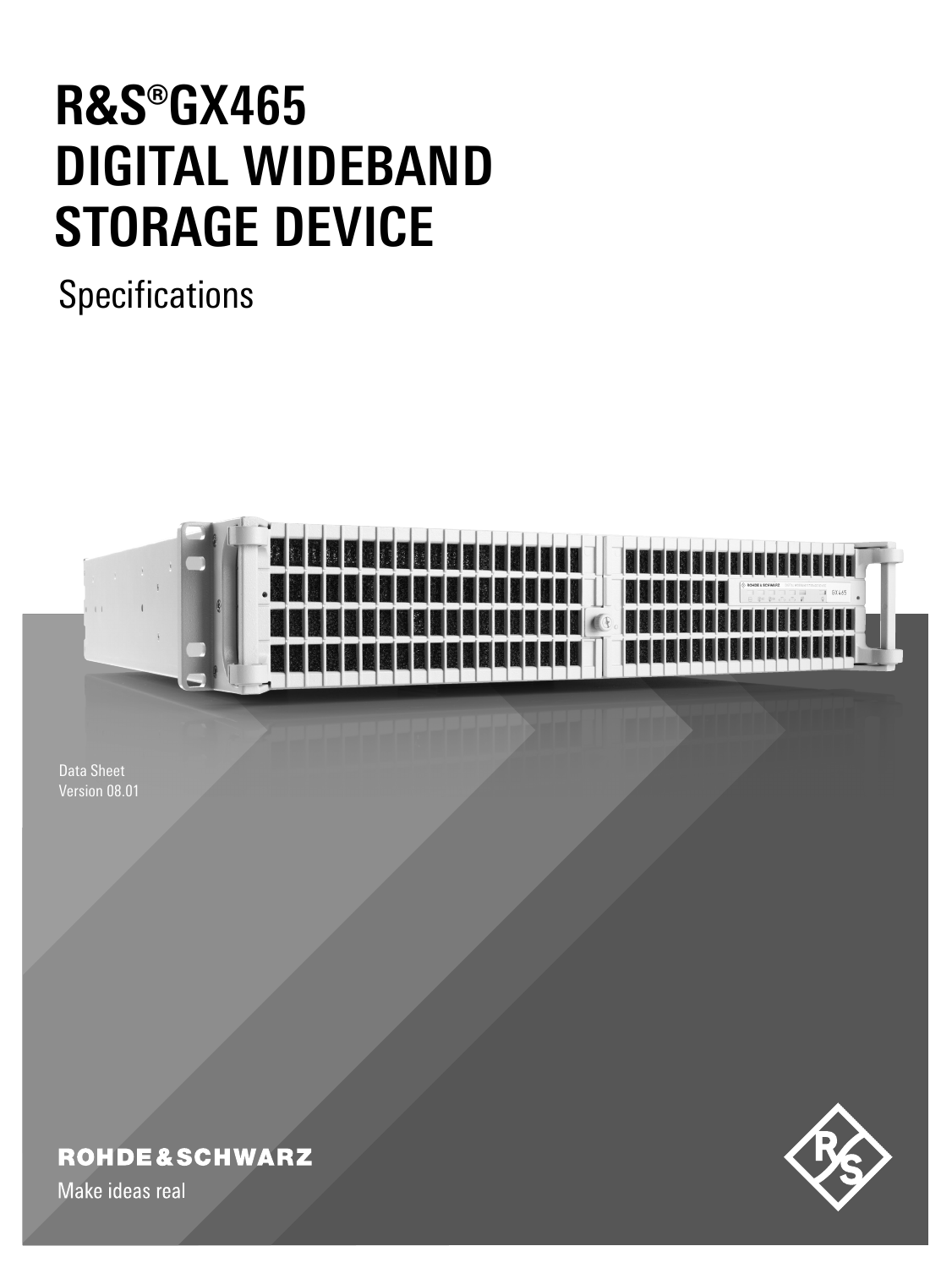## **CONTENTS**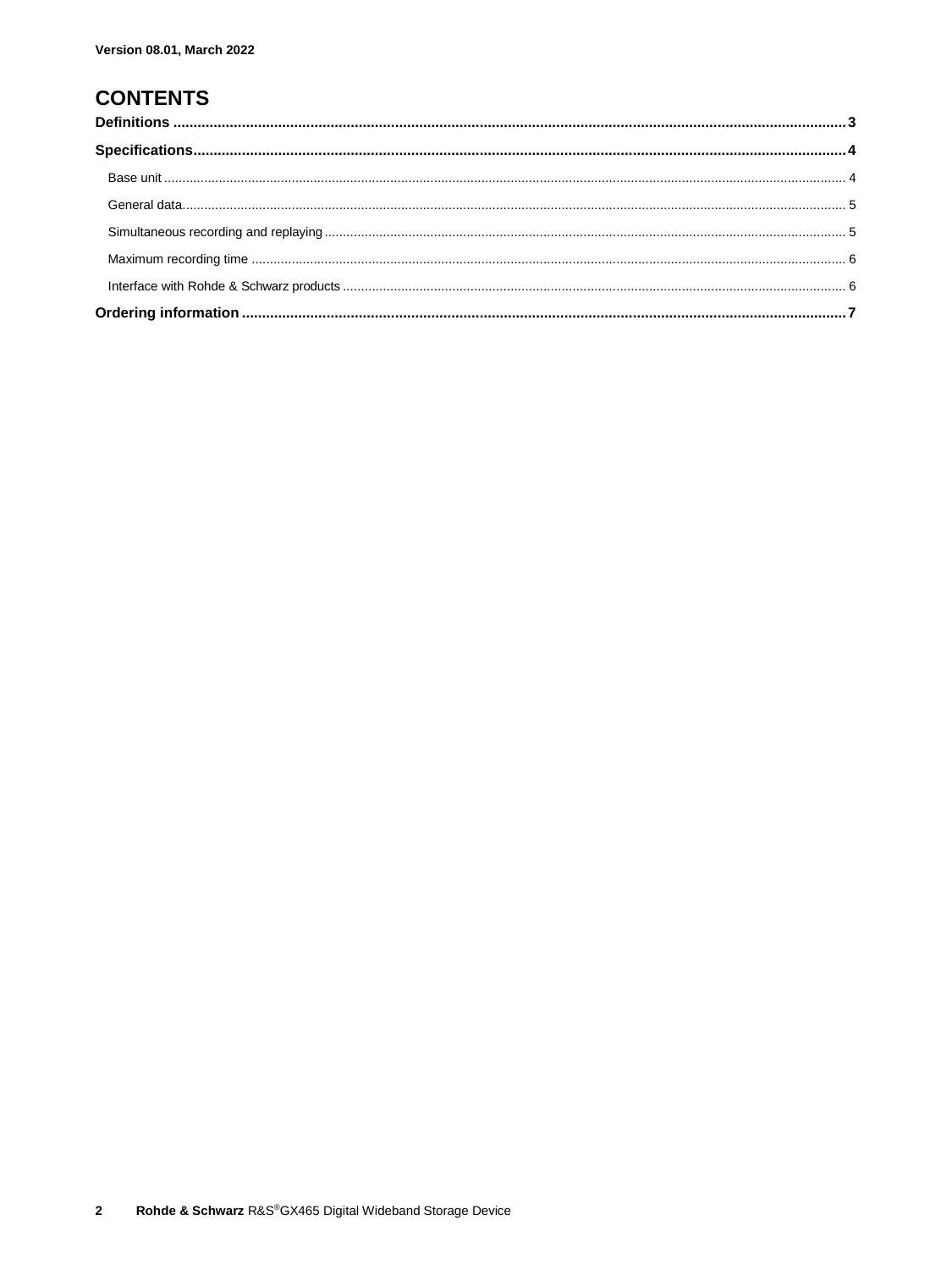## <span id="page-2-0"></span>**Definitions**

### **General**

Product data applies under the following conditions:

- Three hours storage at ambient temperature followed by 30 minutes warm-up operation
- Specified environmental conditions met
- Recommended calibration interval adhered to
- All internal automatic adjustments performed, if applicable

#### **Specifications with limits**

Represent warranted product performance by means of a range of values for the specified parameter. These specifications are marked with limiting symbols such as <, ≤, >, ≥, ±, or descriptions such as maximum, limit of, minimum. Compliance is ensured by testing or is derived from the design. Test limits are narrowed by guard bands to take into account measurement uncertainties, drift and aging, if applicable.



#### **Specifications without limits**

Represent warranted product performance for the specified parameter. These specifications are not specially marked and represent values with no or negligible deviations from the given value (e.g. dimensions or resolution of a setting parameter). Compliance is ensured by design.

#### **Typical data (typ.)**

Characterizes product performance by means of representative information for the given parameter. When marked with  $\lt$ ,  $>$  or as a range, it represents the performance met by approximately 80 % of the instruments at production time. Otherwise, it represents the mean value.

#### **Nominal values (nom.)**

Characterize product performance by means of a representative value for the given parameter (e.g. nominal impedance). In contrast to typical data, a statistical evaluation does not take place and the parameter is not tested during production.

#### **Measured values (meas.)**

Characterize expected product performance by means of measurement results gained from individual samples.

#### **Uncertainties**

Represent limits of measurement uncertainty for a given measurand. Uncertainty is defined with a coverage factor of 2 and has been calculated in line with the rules of the Guide to the Expression of Uncertainty in Measurement (GUM), taking into account environmental conditions, aging, wear and tear.

Device settings and GUI parameters are designated with the format "parameter: value".

Typical data as well as nominal and measured values are not warranted by Rohde & Schwarz.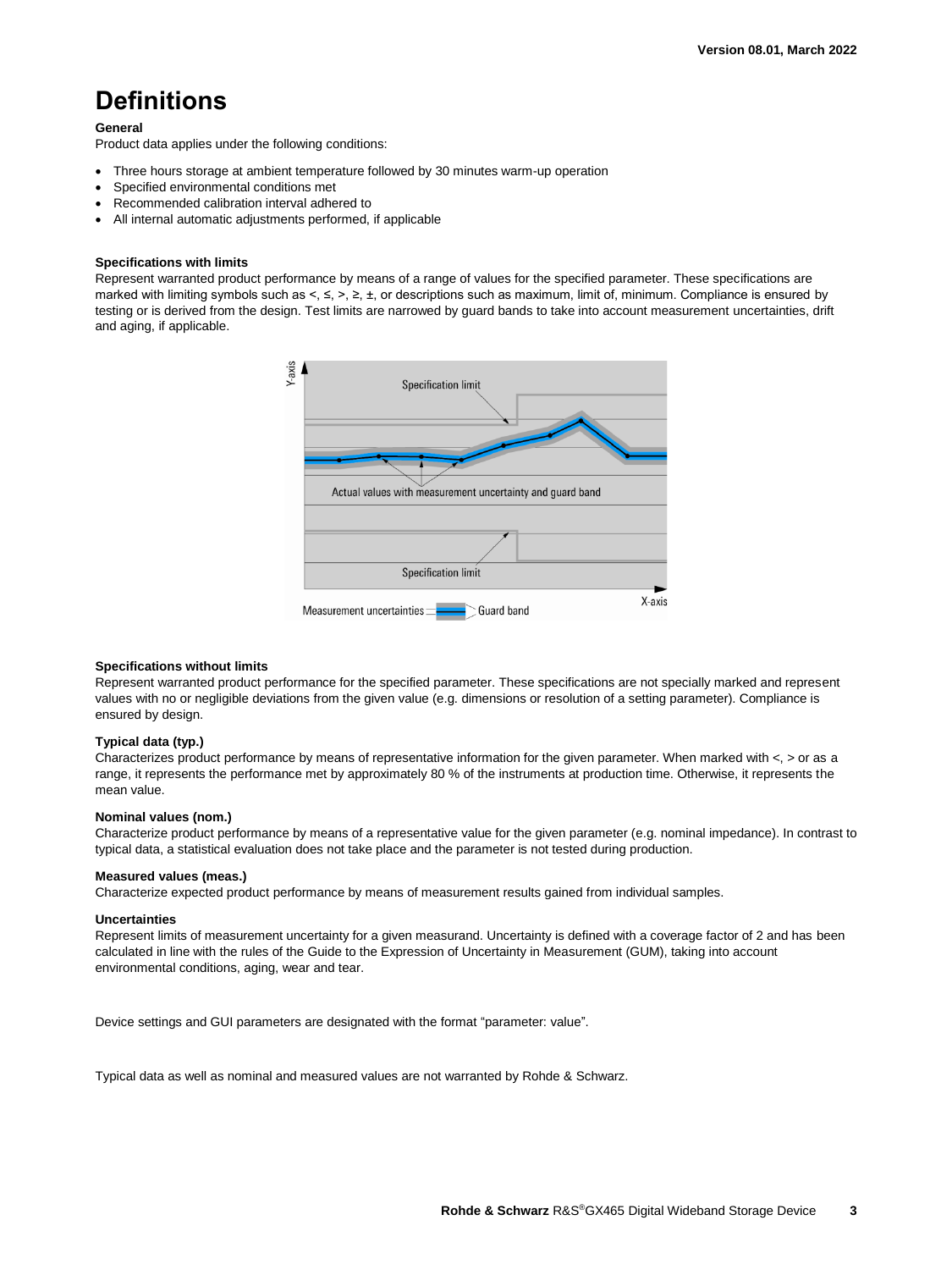# <span id="page-3-0"></span>**Specifications**

## <span id="page-3-1"></span>**Base unit**

| Data rate LAN           | sustained data transfer rate of 50 Mbyte/s for recording baseband I/Q data with a maximum bandwidth of<br>10 MHz via LAN |
|-------------------------|--------------------------------------------------------------------------------------------------------------------------|
| Data rate               | sustained data transfer rate of at least 600 Mbyte/s for recording baseband I/Q data with a maximum                      |
| 10 Gbyte interface      | bandwidth of 125 MHz                                                                                                     |
| Data formats            | raw data                                                                                                                 |
|                         | R&S®AMMOS IF data                                                                                                        |
|                         | R&S®EB200 IF data                                                                                                        |
|                         | R&S®AMMOS spectrum data                                                                                                  |
|                         | R&S®AMMOS decoded text                                                                                                   |
|                         | R&S®AMMOS image data                                                                                                     |
|                         | R&S <sup>®</sup> AMMOS instantaneous data                                                                                |
|                         | R&S®AMMOS symbol data                                                                                                    |
|                         |                                                                                                                          |
|                         | R&S®AMMOS tuner spectrum data                                                                                            |
|                         | R&S®AMMOS analog audio<br>R&S®AMMOS emission list data                                                                   |
|                         |                                                                                                                          |
|                         | R&S®AMMOS burst emission list data                                                                                       |
|                         | R&S <sup>®</sup> AMMOS time domain data                                                                                  |
|                         | R&S®AMMOS histogram data                                                                                                 |
|                         | R&S®AMMOS pulse description word data                                                                                    |
|                         | R&S®AMMOS hop density waterfall data                                                                                     |
|                         | R&S®AMMOS tuner PIFPan data                                                                                              |
|                         | R&S®AMMOS digital audio                                                                                                  |
|                         | R&S®AMMOS I/Q burst data                                                                                                 |
|                         | R&S®AMMOS IQDW                                                                                                           |
| Interfaces              | $2 \times 1$ Gbit Ethernet for recording and replaying data <sup>1</sup>                                                 |
|                         | 2 x 10 Gbit SFP+ for recording and replaying baseband I/Q data                                                           |
|                         | 2 x 10 Gbit 10GBase-T for recording and replaying data                                                                   |
|                         | IPMI interface for remote maintenance purposes                                                                           |
|                         | XML control interface, via Ethernet                                                                                      |
|                         | web interface for configuring R&S®GX465 and retrieving the documentation, system parameters and                          |
|                         | log files                                                                                                                |
|                         | recordings can be imported and exported using file transfer protocol (FTP)                                               |
| Operational reliability | initial built-in test (BIT) and consistency check performed after power-on                                               |
|                         | runtime BIT monitors device operation                                                                                    |
|                         | faults collected in a log file and made known via the interface                                                          |
|                         | storage status query (free, used disk space)                                                                             |
| Support functions       | more than 40 000 recordings can be managed by the software                                                               |
|                         | all recordings in R&S®AMMOS IF data format and in R&S®EB200 IF data format are indexed; the recorded data                |
|                         | stream is analyzed by relating recording file offsets, time stamps, sample rates, center frequency and bandwidth         |
|                         | of a recording; result of analysis is stored in a database and can be queried                                            |
|                         | further database administration possible by indexing any position of a recording with comments                           |
|                         | history function facilitates setting of comments for recordings; the timestamp indicates the moment of data              |
|                         | entry; this function can be used to write the history of a recording                                                     |
|                         | bookmarking function facilitates settings of comments within a recording; this function can be                           |
|                         | used to mark an interesting time range in the recording                                                                  |
|                         | query list of recordings                                                                                                 |
|                         | beginning and end of a replay can be configured; replay can be repeated 1 to n times                                     |
|                         | recordings can be deleted                                                                                                |
|                         | recordings can be write-protected                                                                                        |
|                         | reliable erasure (WIPE) of the data storage can be triggered                                                             |
|                         | overview spectrum for recordings of type content (R&S®AMMOS IF data or R&S®EB200 IF data): The                           |
|                         | overview is a spectrogram with a low time resolution to provide a quick information in which time portions of            |
|                         | the recording there are signals of interest.                                                                             |

 $\overline{a}$ 

<sup>1</sup> Recording and replaying via 10 Gbit interface require a compatible receiver. For details see table Interface with Rohde & Schwarz products on pag[e 6.](#page-4-1)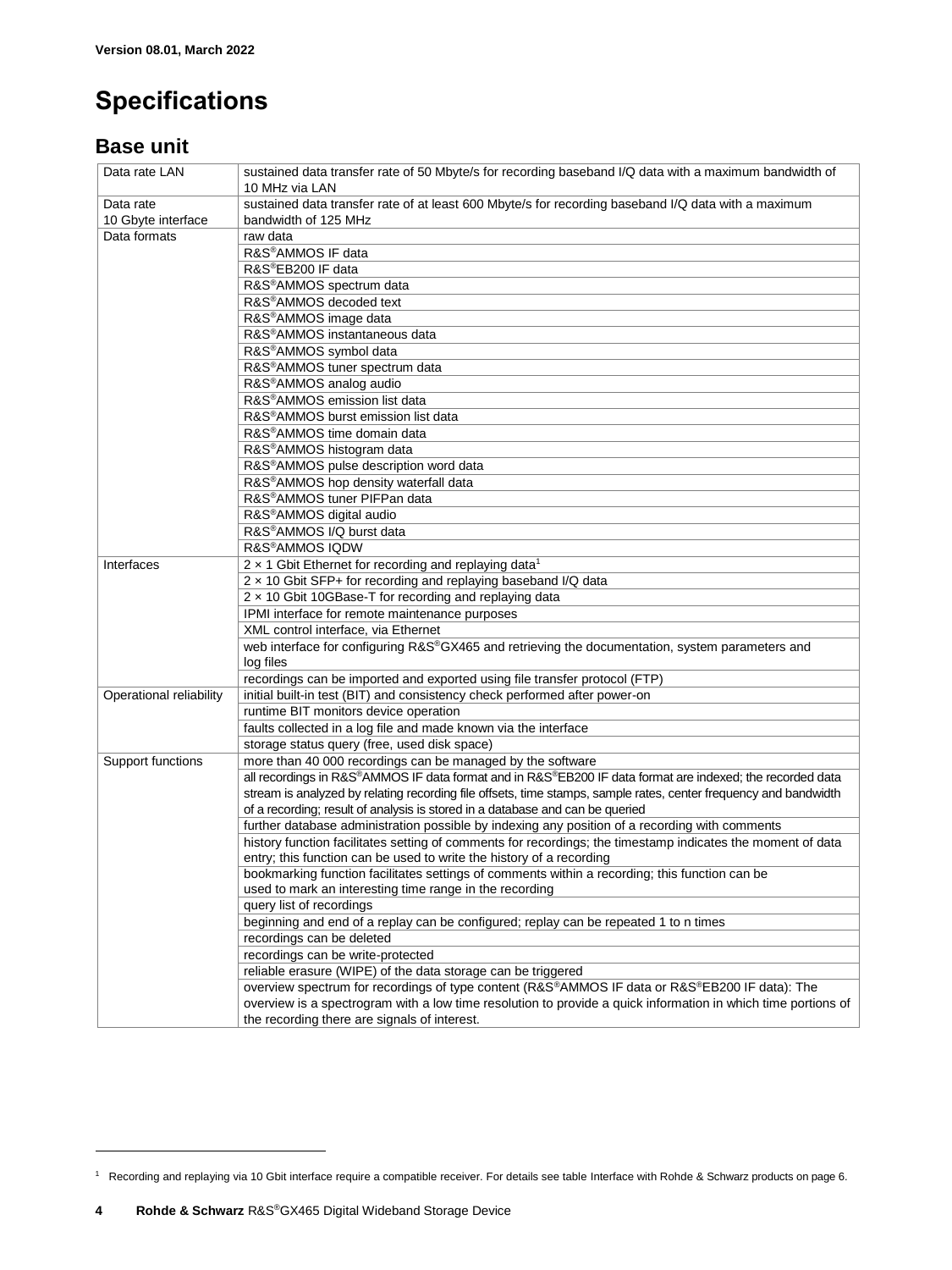## <span id="page-4-0"></span>**General data**

The following information is copied from the supplier's document "Addendum to data sheet DS-0226-0004 /04/2012". Rohde & Schwarz has verified the values for operating temperature range and tested the values for vibration and shock according to the Rohde & Schwarz standard for semi-mobile equipment.

Semi-mobile means that the equipment is usually handled with care though transport from one place of use to another is possible without protective measures (packing); the devices may be exposed to vibration, shock or even major fluctuations of temperature; operation of devices during transport and continuous mobile use are not planned.

| <b>Environmental conditions</b>       |                                     |                                               |  |  |  |  |
|---------------------------------------|-------------------------------------|-----------------------------------------------|--|--|--|--|
| Temperature                           | operating temperature range         | 0 °C to +50 °C                                |  |  |  |  |
|                                       | storage temperature range           | $-40$ °C to +70 °C                            |  |  |  |  |
| Damp heat                             |                                     | 8 % up to max. 90 % rel. humidity,            |  |  |  |  |
|                                       |                                     | noncondensing                                 |  |  |  |  |
| Degree of protection (IP code) of the | only with closed front filter doors | <b>IP50</b>                                   |  |  |  |  |
| front side                            |                                     |                                               |  |  |  |  |
| <b>Mechanical resistance</b>          |                                     |                                               |  |  |  |  |
| Vibration                             | random                              | 3 g (RMS), 10 Hz to 2000 Hz                   |  |  |  |  |
| Shock                                 |                                     | 35 g at 25 ms half-sine, 3 axes               |  |  |  |  |
| <b>Power rating</b>                   |                                     |                                               |  |  |  |  |
| Rated voltage                         |                                     | 100 V to 240 V AC $\pm$ 10 %                  |  |  |  |  |
| Rated frequency                       |                                     | 47 Hz to 63 Hz                                |  |  |  |  |
| Rated power                           |                                     | max. 250 W                                    |  |  |  |  |
|                                       |                                     | (as seen from AC power source)                |  |  |  |  |
| <b>Product conformity</b>             | <b>CE</b>                           |                                               |  |  |  |  |
| <b>Dimensions</b>                     | $W \times H \times D$               | 482.6 mm x 88.9 mm x 431.8 mm                 |  |  |  |  |
|                                       |                                     | $(19" \times 2$ HU $\times$ 17") <sup>2</sup> |  |  |  |  |
| Front panel                           | chassis corpus width incl. flanges  | 483 mm (19.02 in)                             |  |  |  |  |
|                                       | without flanges                     | 434 mm (17.09 in)                             |  |  |  |  |
| Mounting brackets                     |                                     | R&S®GX465 is always delivered with            |  |  |  |  |
|                                       |                                     | mounting brackets                             |  |  |  |  |
| Weight                                |                                     | 12 kg (26.46 lb)                              |  |  |  |  |

## <span id="page-4-1"></span>**Simultaneous recording and replaying**

The R&S®GX465 manages the bandwidth of the storage and of all interfaces to get the maximum possible number of simultaneous recording and replay sessions. The table shows the maximum number of recording sessions depending on the used data rate class if all simultaneous sessions are using the same data rate class. Combinations of different data rate classes are possible.

| Number of recording sessions | Data rate, mode         | <b>Typical</b><br>bandwidth $3$ | Interface type (number of connections) |
|------------------------------|-------------------------|---------------------------------|----------------------------------------|
| 128                          | 64 ksample/s (long)     | 30 kHz                          | 1 Gbit Ethernet                        |
| 32                           | 640 ksample/s (short)   | 300 kHz/500 kHz                 | 1 Gbit Ethernet                        |
| 16                           | 1.28 Msample/s (short)  | 1 MHz                           | 1 Gbit Ethernet                        |
| 8                            | 1.28 Msample/s (long)   | 1 MHz                           | 1 Gbit Ethernet                        |
| 3                            | 6.4 Msample/s (short)   | 5 MHz                           | 1 Gbit Ethernet (                      |
| 2                            | 12.8 Msample/s (short)  | 10 MHz                          | 1 Gbit Ethernet                        |
| 2                            | 25.6 Msample/s (short)  | 20 MHz                          | 10 Gbit SFP+ $(2 x)$                   |
| 2                            | 51.2 Msample/s (short)  | 40 MHz                          | 10 Gbit SFP+ $(2 x)$                   |
|                              | 102.4 Msample/s (short) | 80 MHz                          | 10 Gbit SFP+ $(1 x)$                   |
|                              | 160 Msample/s (short)   | 125 MHz                         | 10 Gbit SFP+ $(1 x)^4$                 |
| 256                          | result data             | –                               | 1 Gbit Ethernet                        |

l

<sup>&</sup>lt;sup>2</sup> Depth measured from rear side of mounting brackets down to rear wall of chassis.

<sup>&</sup>lt;sup>3</sup> Typical values for Rohde & Schwarz receivers and R&S®CA120.

Not possible for the R&S®GX465, order no. 4100.4002.02 and 4100.4002.03.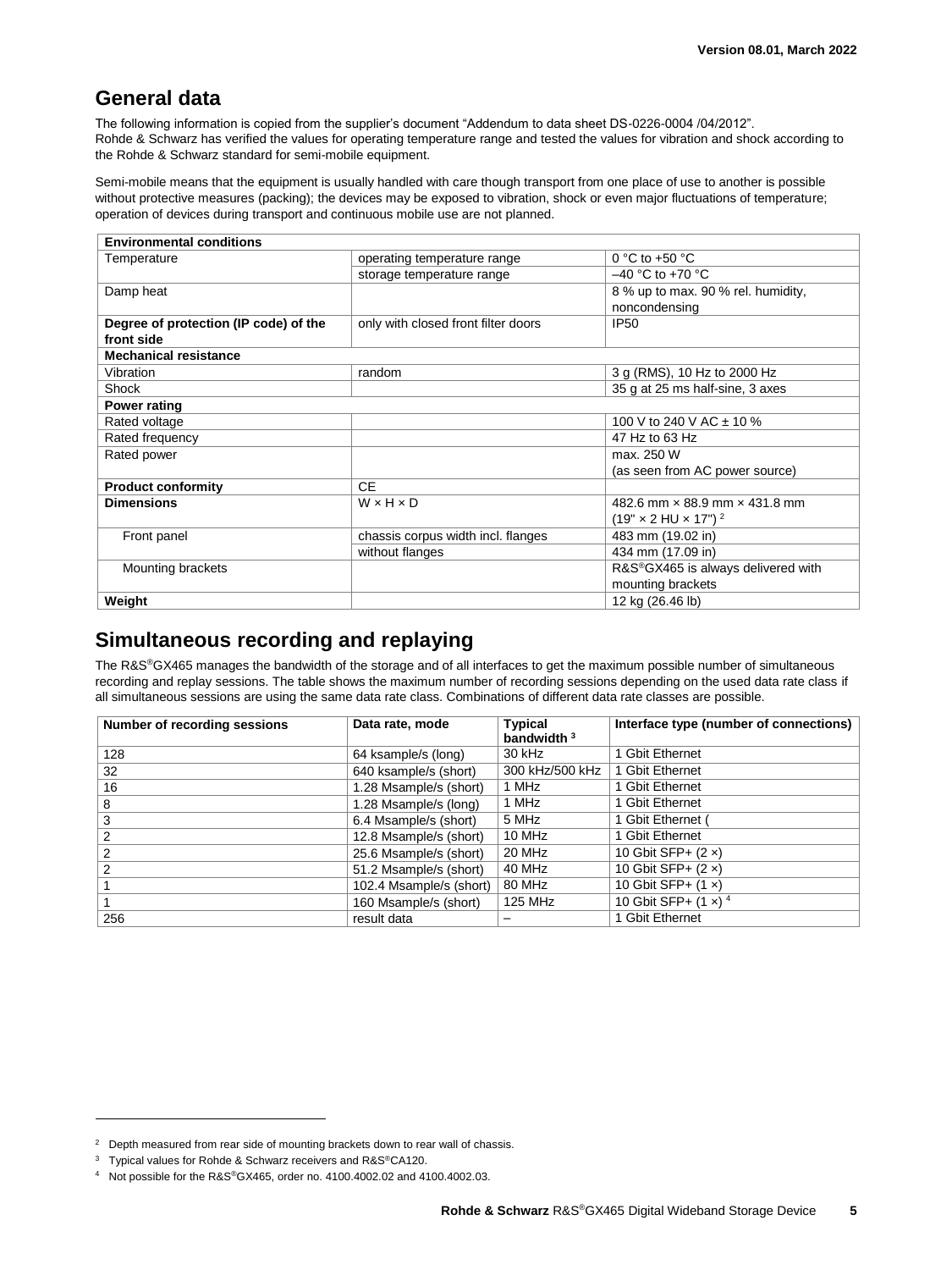## <span id="page-5-0"></span>**Maximum recording time**

The maximum recording time depends on the connected receiver, the bandwidth used, the receiver's sampling rate for this bandwidth, the data format used and the capacity of the storage unit. The following table applies for the receiver R&S®ESMD. The data format for samples can be either short (32 bit/sample) or long (64 bit/sample).

The settings for the data format in the following example are taken from R&S®CA120 multichannel signal analysis software.

| Data rate<br>class                                      | 64<br>ksample/s<br>long | 640<br>ksample/s<br>short | 1.28<br>Msample/s<br>short | 6.4<br>Msample/s<br>short | 12.8<br>Msample/s<br>short | 25.6<br>Msample/s<br>short | 51.2<br>Msample/s<br>short | 102.4<br>Msample/s<br>short | 160<br>Msample/s<br>short |
|---------------------------------------------------------|-------------------------|---------------------------|----------------------------|---------------------------|----------------------------|----------------------------|----------------------------|-----------------------------|---------------------------|
| Max. input<br>bandwidth                                 | 30 kHz                  | 300 kHz                   | 1 MHz                      | 5 MHz                     | 10 MHz                     | 20 MHz                     | 40 MHz                     | 80 MHz                      | 125 MHz                   |
| Max. recording time in h                                |                         |                           |                            |                           |                            |                            |                            |                             |                           |
| with<br>R&S®GX-<br>S107 option                          | 3800                    | 380                       | 190                        | 75                        | 38                         | 18                         | 9                          | 4.5                         | 4.5                       |
| with<br>R&S®GX-<br>S125 option                          | 12.312                  | 2.462                     | 1.231                      | 243                       | 123                        | 58                         | 29                         | 15                          | 10                        |
| with<br>R&S <sup>®</sup> GX-<br>S <sub>150</sub> option | 24.662                  | 4.932                     | 2.466                      | 487                       | 247                        | 117                        | 58                         | 29                          | 19                        |

## <span id="page-5-1"></span>**Interface with Rohde & Schwarz products**

| Receiver: R&S®<br>Max. bandwidth of<br><b>R&amp;S®GX465</b> | EB500/<br>EB510 | ESMD(FFM),<br>ESME(FFM),<br>DDF255. | EM200  | <b>PR200</b> | <b>DDF550</b> | CA100/<br>CA120 |
|-------------------------------------------------------------|-----------------|-------------------------------------|--------|--------------|---------------|-----------------|
|                                                             |                 | <b>DDF260</b><br>(receiver mode)    |        |              |               |                 |
| Recording via LAN                                           | 5 MHz           | 10 MHz                              | 1MHz   | 1MHz         | 10 MHz        | 10 MHz          |
| Replay via LAN                                              |                 |                                     |        |              |               | 125 MHz $5$     |
| Recording via                                               |                 | 80 MHz                              | 40 MHz |              |               |                 |
| 10Gbit SFP+                                                 |                 |                                     |        |              |               |                 |
| Replaying via                                               |                 | 80 MHz                              | —      |              |               |                 |
| 10Gbit SFP+                                                 |                 |                                     |        |              |               |                 |

 $\bullet$  = yes,  $-$  = no

l

<sup>&</sup>lt;sup>5</sup> R&S<sup>®</sup>GX465 supports the replay of IQ recordings via LAN into several applications such as R&S<sup>®</sup>CA100 or R&S<sup>®</sup>CA120. Above the maximum LAN bandwidth, the replay does not work anymore in real-time.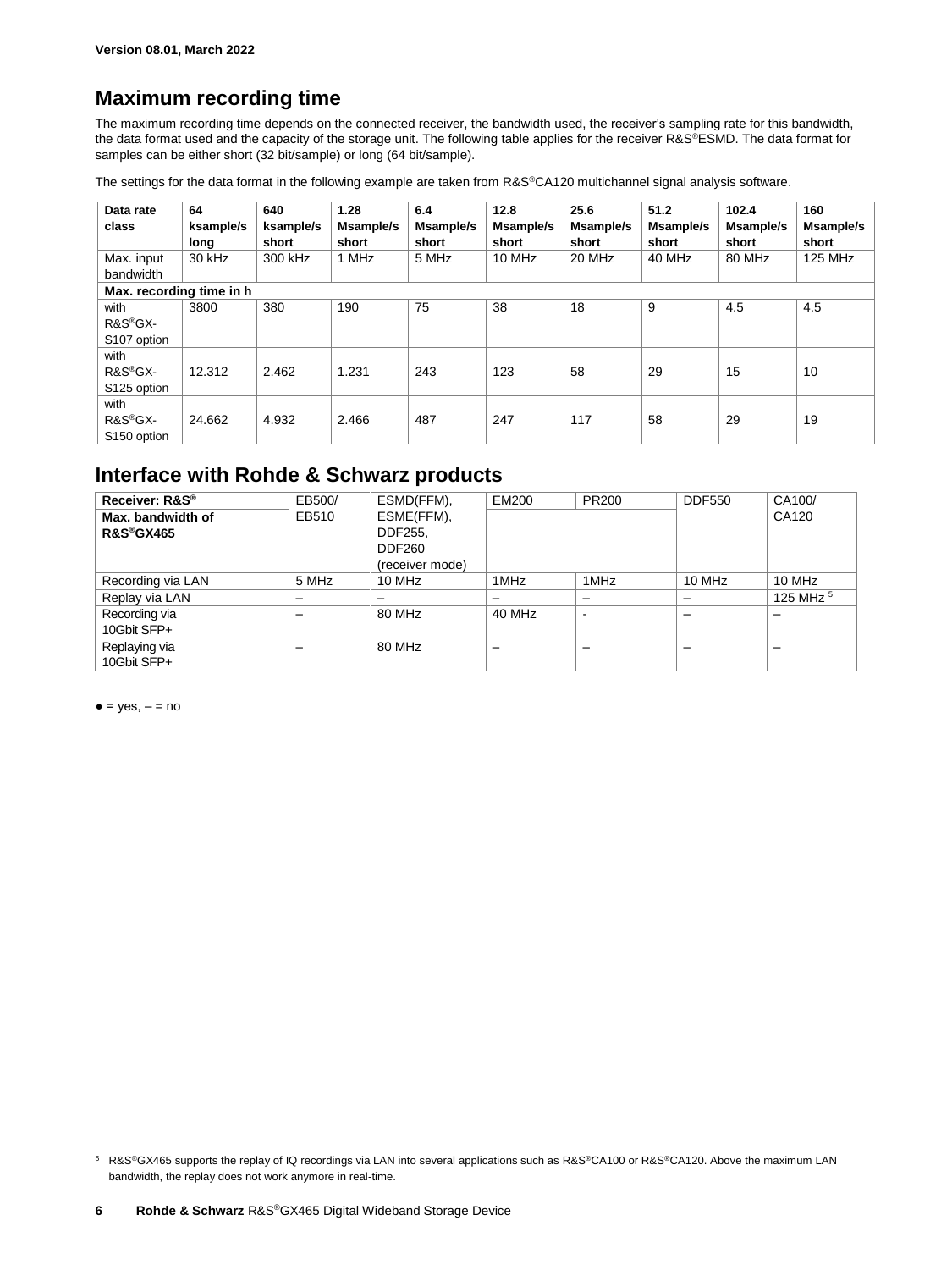# <span id="page-6-0"></span>**Ordering information**

| <b>Designation</b>                                                           | <b>Type</b>            | Order No.    |  |  |  |  |  |
|------------------------------------------------------------------------------|------------------------|--------------|--|--|--|--|--|
| Base unit (delivered with accessories such as power cable, manual)           |                        |              |  |  |  |  |  |
| Digital wideband storage device, for recording and replaying scenarios up to | R&S <sup>®</sup> GX465 | 4100.4002.05 |  |  |  |  |  |
| 80 MHz bandwidth; R&S®RAMON basic AMREC manager software included            |                        |              |  |  |  |  |  |
| Storage media (one package is required)                                      |                        |              |  |  |  |  |  |
| Solid-state drive, 7.6 TB storage capacity                                   | R&S®GX4-S107           | 4107.0460.02 |  |  |  |  |  |
| Solid-state drive, 25 TB storage capacity                                    | R&S®GX4-S125           | 4107.0477.02 |  |  |  |  |  |
| Solid-state drive, 50 TB storage capacity                                    | R&S®GX4-S150           | 4107.0483.02 |  |  |  |  |  |
| <b>Auxiliary equipment</b>                                                   |                        |              |  |  |  |  |  |
| Copper cable, for 10 Gbit SFP+ and two transceivers, length: 5 m             | R&S®GX460-CCG          | 4094.8635.02 |  |  |  |  |  |
| Optical cable, for 10 Gbit SFP+ and two optical transceivers, length: 20 m   | R&S®GX460-OCG          | 4094.8641.02 |  |  |  |  |  |